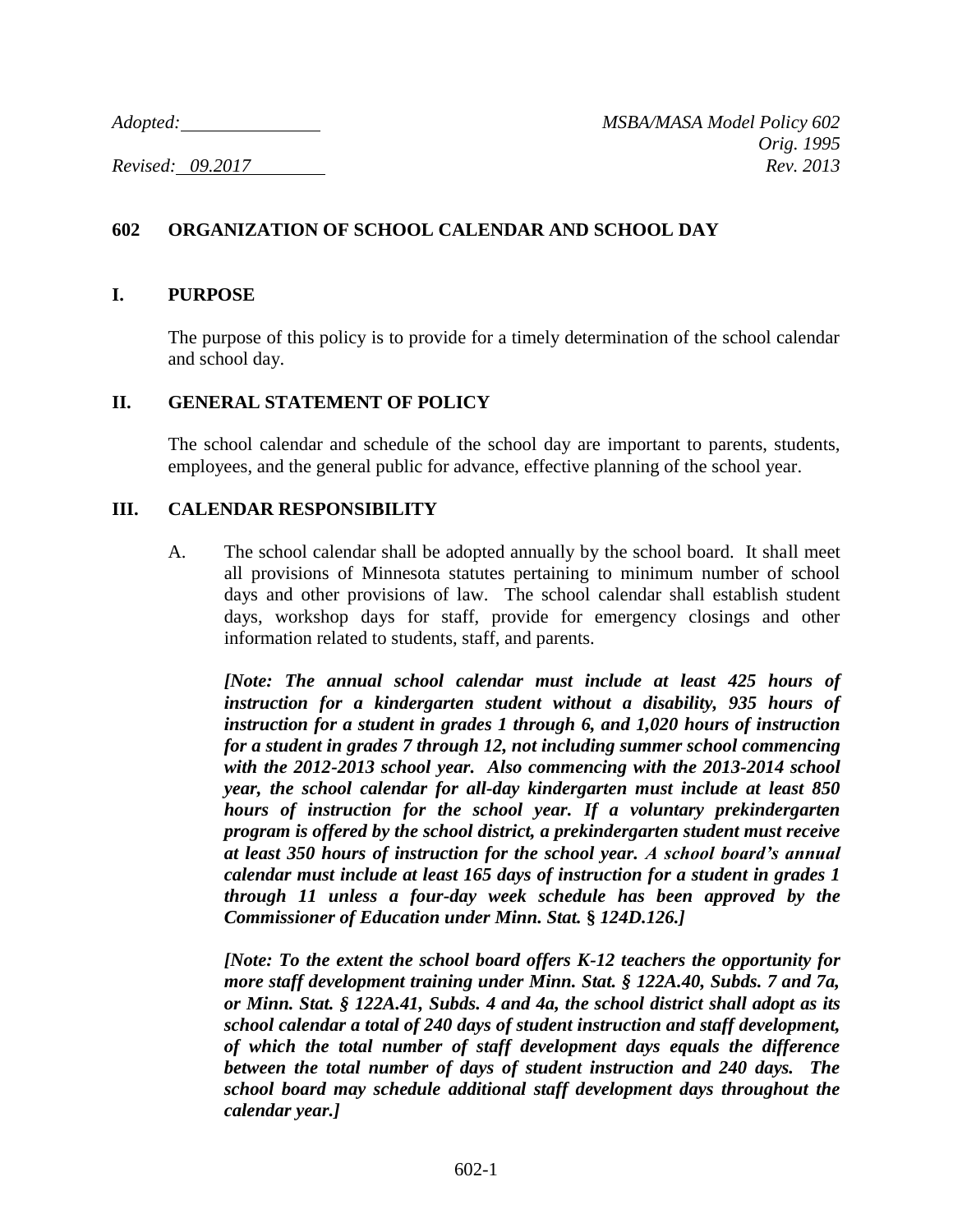- B. Except for learning programs during summer and flexible learning year programs, the school district will not commence an elementary or secondary school year before Labor Day, except as provided in Section III.B.1., III.B.2., or III.B.3. Days devoted to teacher's workshops may be held before Labor Day.
	- 1. The school district may begin the school year on any day before Labor Day to accommodate a construction or remodeling project of \$400,000 or more affecting a school district school facility.
	- 2. The school district may begin the school year on any day before Labor Day if the school district has agreement under Minn. Stat. § 123A.30, § 123A.32, or § 123A.35 with a school district that qualifies under Section  $III. B.1.$
	- 3. The school district may begin the school year on any day before Labor Day if the school district agrees to the same schedule with a school district in an adjoining state.
- C. Employee and advisory groups shall be provided an opportunity to participate in school calendar considerations through a meet and confer process.

*[Note: The provisions of the prior law requiring the school board to adopt the calendar for the next school year by April 1 have been repealed. The school board should still attempt to establish the calendar as early as possible so proper planning can take place by all members of the school community.]*

# **IV. SCHOOL DAY RESPONSIBILITY**

- A. The superintendent shall be responsible for developing a schedule for the student day, subject to review by the school board. All requirements and provisions of Minnesota Statutes and Minnesota Department of Education Rules shall be met.
- B. In developing the student day schedule, the superintendent shall consider such factors as school bus schedules, cooperative programs, differences in time requirements at various grade levels, effective utilization of facilities, cost effectiveness, and other concerns deserving of attention.
- C. Proposed changes in the school day shall be subject to review and approval by the school board.

| <b>Legal References:</b> | Minn. Stat. § 120A.40 (School Calendar)                                   |
|--------------------------|---------------------------------------------------------------------------|
|                          | Minn. Stat. § 120A.41 (Length of School Year; Days of Instruction)        |
|                          | Minn. Stat. § 120A.415 (Extended School Calendar)                         |
|                          | Minn. Stat. $\S$ 120A.42 (Holidays)                                       |
|                          | Minn. Stat. § 122A.40, Subds. 7 and 7a (Employment; Contracts;            |
|                          | Termination)                                                              |
|                          | Minn. Stat. § 122A.41, Subds. 4 and 4a (Teacher Tenure Act; Cities of the |